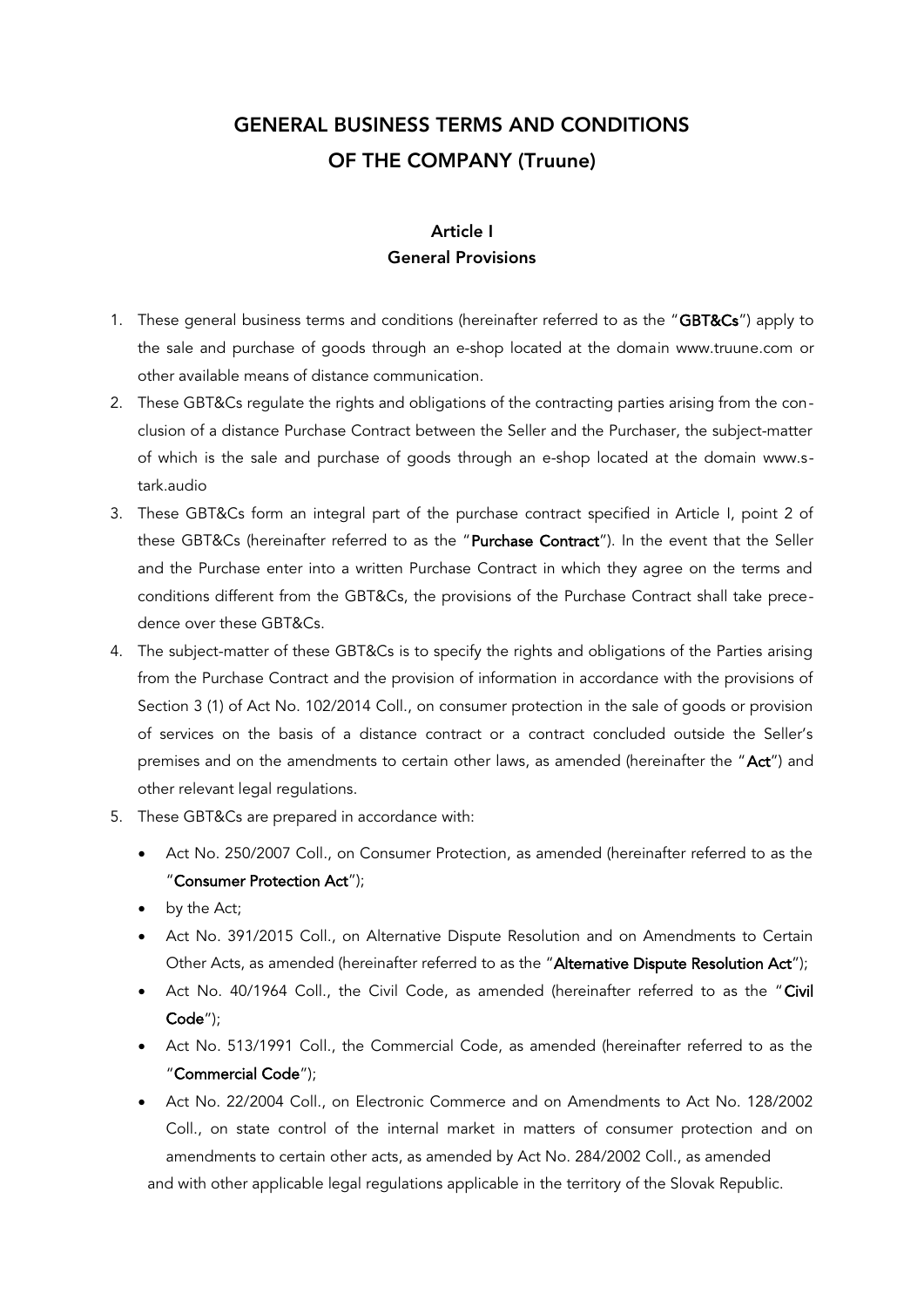- 6. These GBT&Cs are published on the website of the e-shop and thus their archiving and reproduction by the Purchaser is possible.
- 7. By sending the Order, the Purchaser confirms that he has thoroughly acquainted himself with these GBT&Cs, understood their content and agrees with them in this wording without reservations. At the same time, the Purchaser confirms that these GBT&Cs, together with the Purchase Contract, express his free and serious will on how the relationship between the Purchaser and the Seller should be governed.
- 8. Before concluding the Purchase Contract, the Parties may agree on the amendments to these GBT&Cs, thereby guaranteeing the equality of the Parties.

#### Article II **Definitions**

1. Unless the Seller and the Purchaser agree otherwise in the Purchase Contract, for the purposes of the interpretation of these GBT&Cs and the relevant Purchase Contract, the following terms shall have the following meanings:

Price – means the purchase price for the goods in the amount stated in the Offer in the e-shop, unless the Purchaser and the Seller agree otherwise.

Electronic Content – means data created and provided in electronic form, in particular computer programs, software, applications, games, music, videos or texts.

e-shop – means the e-shop located at the domain www.stark.audio.

Purchaser – means a natural or legal person who purchases goods or uses services, in particular a consumer and an entrepreneur.

Purchaser – Entrepreneur – means a person specified in the provisions of Section 2 (2) of the Commercial Code.

Purchaser – Consumer (Consumer) – means a natural person who does not act within the scope of his business activity when concluding and fulfilling a consumer contract.

Order – means the act of the Purchaser in connection with the e-shop, which expresses the will of the Purchaser to enter into a Purchase Contract with the Seller, the subject-matter of which is the purchase of goods offered at the e-shop.

Supervisory Authority – the supervisory authority is: Slovenská obchodná inšpekcia (Slovak Trade Inspection) The Inspectorate of the Slovak Trade Inspection based in Košice for the Košice Region. Registered office: Vrátna 3, P. O. BOX: A-35/04065 Košice 1 Tel. No.: 055/729 07 05, 055/622 76 55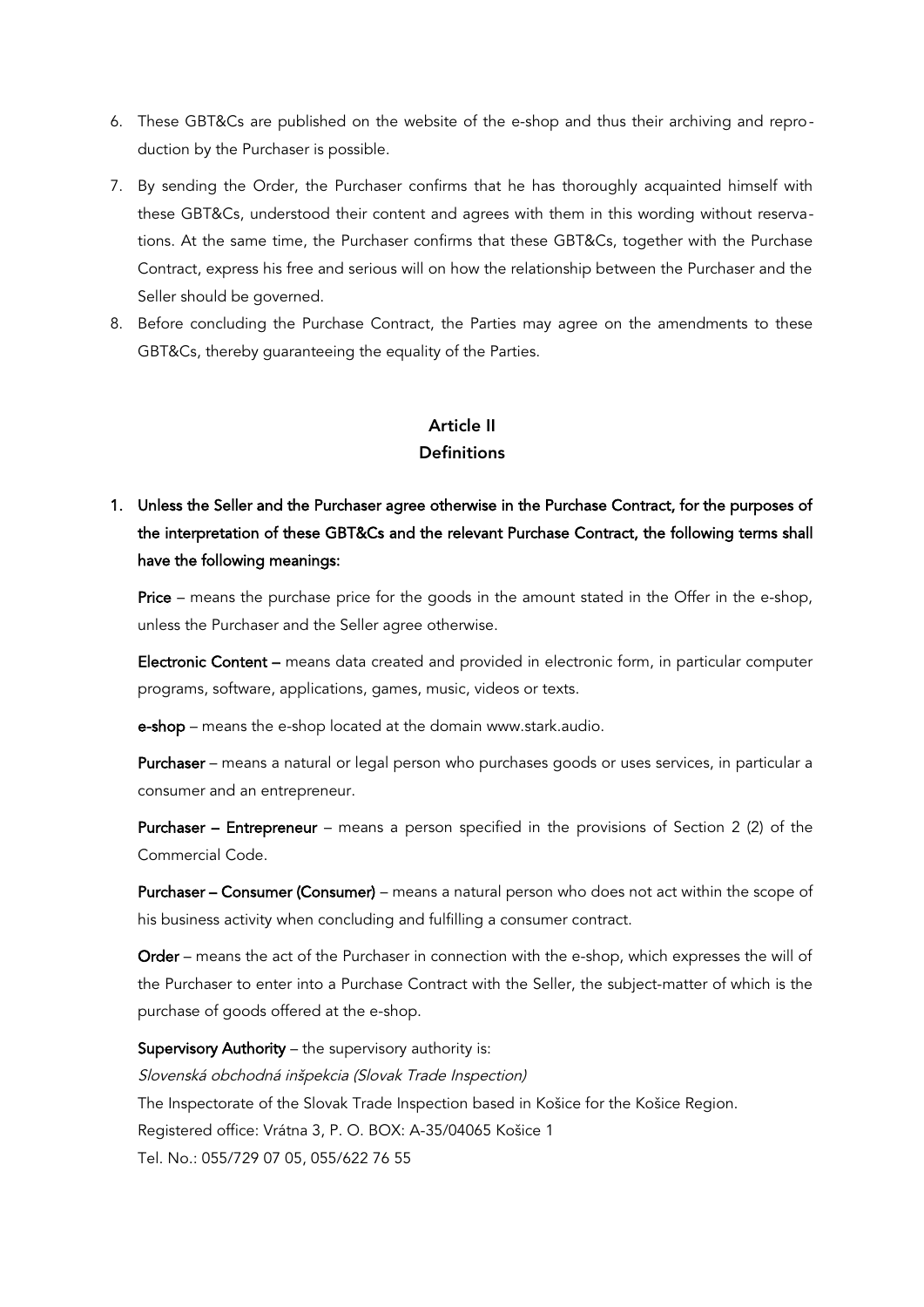Fax No.: 055/622 46 95.

Offer – means a list of goods offered by the Seller, which is listed on the Internet domain www.stark.audio.

#### Seller – is the operator of an e-shop located at domain www.stark.audio

ESKADA, s.r.o.

Registered office: Námestie Osloboditeľov 20, Košice 040 01 Slovenská republika

Company ID (IČO): 36579751

Registered in Commercial Register of the District Court Košice, Section: Sro, Insert number: 14943/V

Tax ID: 2021830690

VAT ID: SK2021830690

Tel. contact: +421907917188

#### e-mail: patricia@truune.com

Software – means the software necessary for the proper use and registration of the goods which are supplied with the goods on a durable medium. If the goods are delivered together with the software, this software is integral part of the goods.

Consumer Contract – means any contract, whatever its legal form, between the Seller and the Consumer.

Goods – means goods or services offered through an e-shop.

Durable Medium – means a means which enables the Consumer or the Seller to store the information addressed to him in a way which allows it to be used in the future for a period corresponding to the purpose of that information and which allows unaltered reproduction of stored information, in particular paper, e-mail, USB key, CD, DVD, memory card, computer hard drive.

Distance Contract – means a contract between the Seller and the Consumer agreed and concluded exclusively by one or more means of distance communication without the simultaneous physical presence of the Seller and the Consumer, in particular by using a website, e-mail, telephone, fax, mailing list or Offer Catalogue.

### Article III Conclusion of Purchase Contract

1. The list of goods on the website of the e-shop is a catalogue of commonly supplied goods, and the Seller does not guarantee their immediate availability. The availability of goods will be con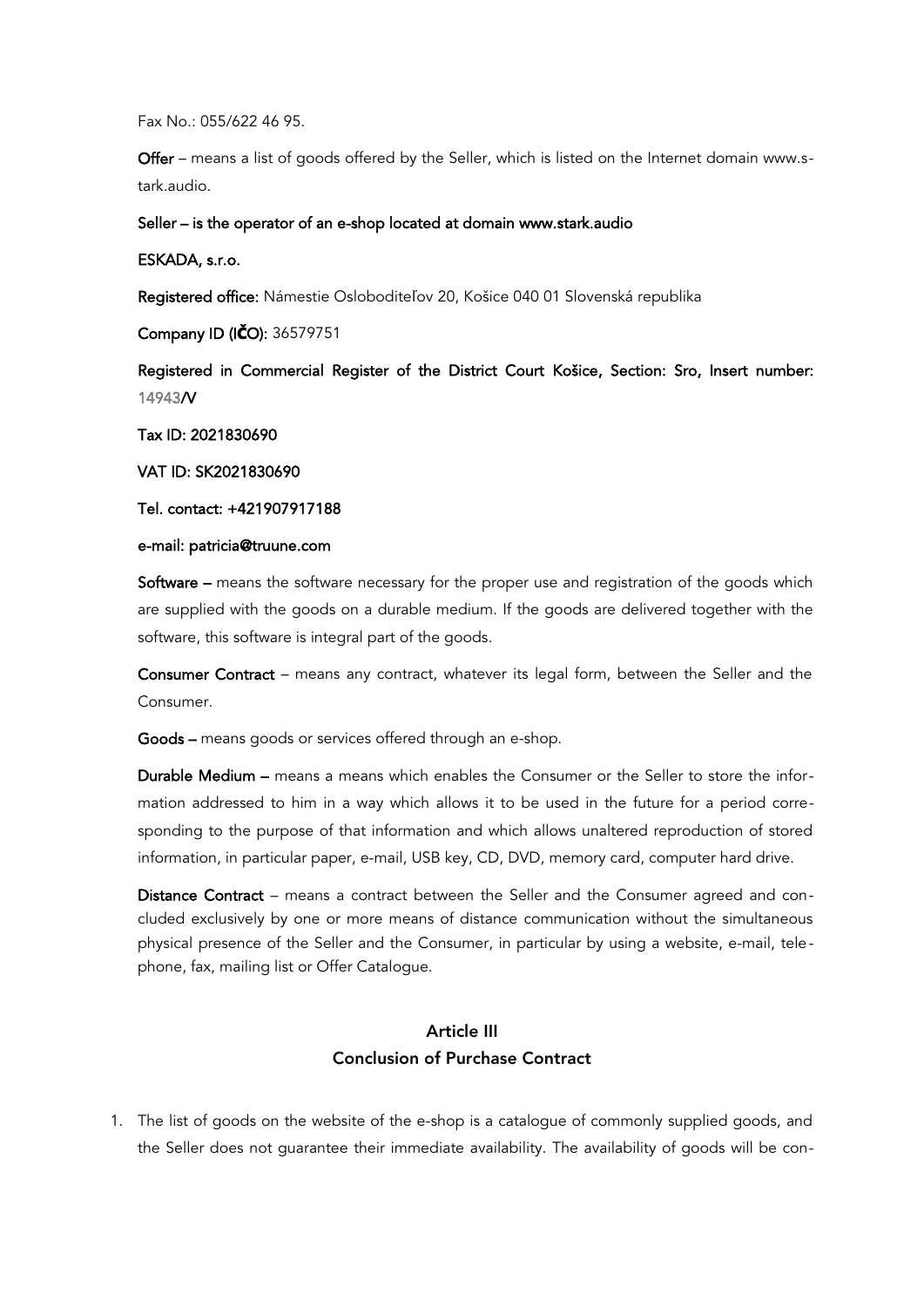firmed for the Purchaser based on the Purchaser's request. A pictorial representation of goods in the e-shop is for information only.

- 2. The description of the goods, its main features or the nature of the service and its price are given for the individual items of the offered goods in the e-shop.
- 3. The goods offered by the Seller can be ordered through one of the following means of distance communication:
	- · Internet shop (e-shop);
	- electronic mail (e-mail);
	- by phone.

#### 2.1 Order via e-shop

When purchasing through the e-shop, the Purchaser selects the goods based on the current Offer and confirms it by clicking on the "Add to cart" icon. After completing the selection of goods, the Purchaser will get to the list of selected goods by clicking on "Shopping Cart". Goods can be ordered by a registered user only. When registering, it is necessary to fill in personal data and invoicing data and express consent to these GBT&Cs. After logging in, the Purchaser shall fill in the method of delivery and the method of payment and send his binding Order by clicking on the "Order with obligation to pay" icon. The Purchaser has the possibility to check the Order details before sending the Order, and possibly correct it.

#### 2.2 Order via E-mail

When purchasing through an Order sent by e-mail, it is necessary to send the Order to paatricia@truune.com stating the exact name and code of the goods, number of ordered pieces, name, surname, exact delivery address, telephone number, e-mail, method of payment and method of delivery. The condition for the validity of the Order is to fill in all the above data.

#### 2.3 Order via Telephone

When purchasing via a telephone Order reported to telephone number +421907917188 it is necessary to state the exact name and code of the goods, the number of ordered pieces, name, surname, exact address, telephone number, method of payment and method of delivery. The telephone Order must be confirmed by e-mail under the same conditions as when ordering by e-mail.

Information on the individual technical steps necessary for concluding the Purchase Contract follows from these GBT&Cs.

- 4. The Purchaser acknowledges that the Order placed by any means of distance communication is binding.
- 5. By sending the Order, the Purchaser confirms that he has been informed that part of the obligation to pay the Purchase Price is an integral part of the Order.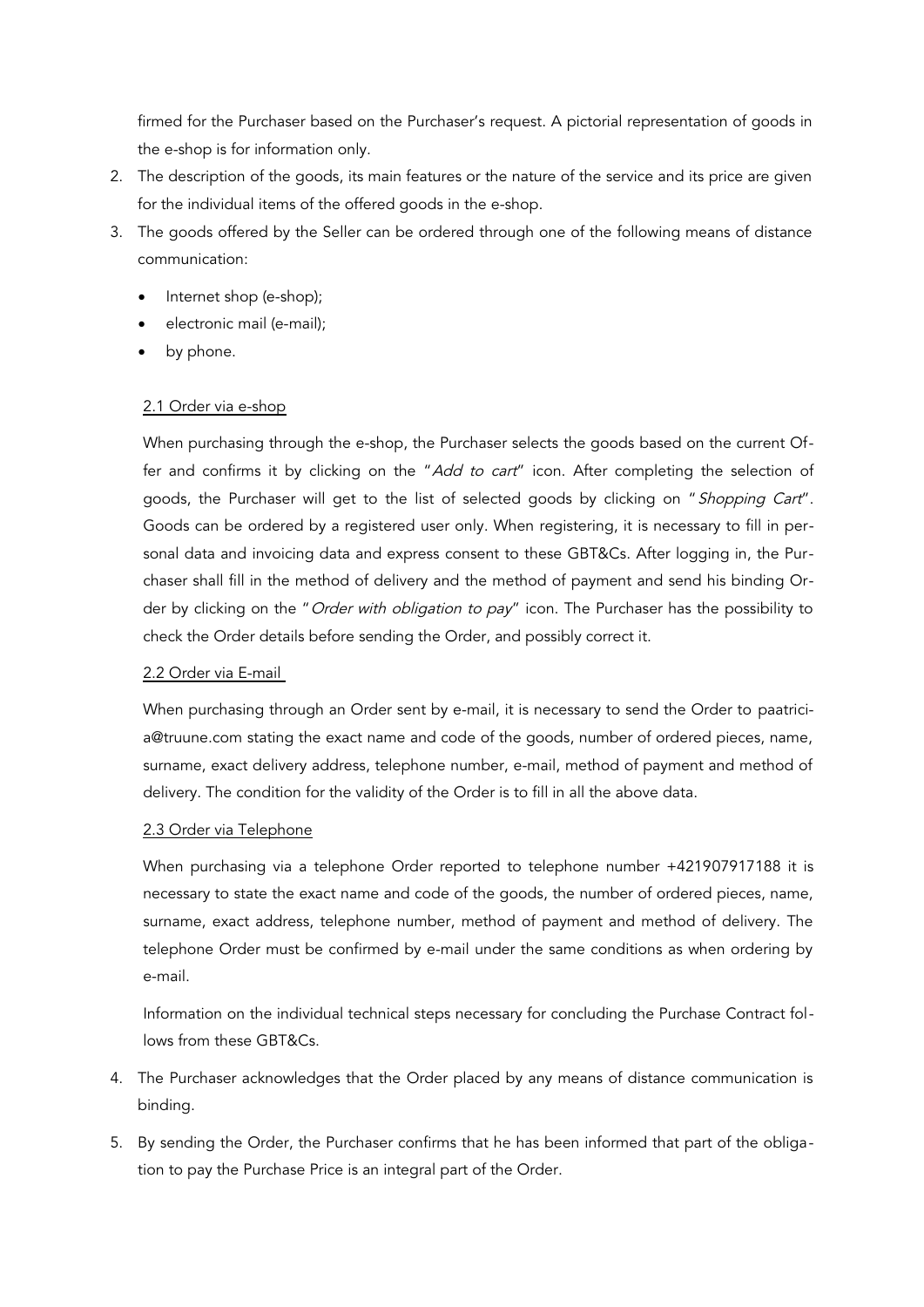- 6. Immediately after receiving the binding Order, the Seller shall confirm the conclusion of the Purchase Contract on a durable medium. By delivery of the confirmation the Purchase Contract shall be deemed to be concluded except if the Seller cancels the Order, or part thereof, if it is not possible for technical reasons to deliver the goods within the required period or under the terms and conditions of the Order. In the event that this situation occurs, the Seller shall contact the Purchaser within two business days at the latest in order to agree on further action. In the event that the Purchaser has already paid the price from the Order or part thereof and there is no agreement between the Seller and the Purchaser to provide other goods of the same quality and price or other alternative performance, the Seller undertakes to return to the Purchaser the Price paid for the Goods to his account or address within 15 days.
- 7. The confirmation of the conclusion of the Purchase Contract contains in particular the following data: the name and specification of the goods whose sale is the subject-matter of the Purchase Contract, data on the Price of the Goods, information on delivery time, name and information on the place where the goods are to be delivered and information on the Price, terms and conditions , method and date of transport of goods to the agreed place of delivery of goods to the Purchaser, details of the Seller. The confirmation of the conclusion of the Purchase Contract with the Consumer also contains a confirmation of the Consumer's express consent and declaration according to Article X, point 9 of these GBT&Cs, if they have been provided.
- 8. The Purchaser shall be entitled to cancel (repeal) the binding Order without giving a reason within 24 hours of sending it. It is possible to cancel the Order via E-mail or Telephone. The Seller shall confirm the cancellation of the Order by phone or e-mail without undue delay.
- 9. The Purchase Contract concluded between the Seller and the Purchaser is archived by the Seller for at least five years for the purpose of its successful fulfilment and fulfilment of the Seller's obligations arising from special legal regulations. The Purchase Contract is not accessible to non-participant third parties.

#### Article IV Rights and Obligations of Parties

- 1. The subject-matter of the Purchase Contract are the rights and obligations of the Parties.
- 2. The Seller shall be obliged in particularly:
	- (i) provide the Consumer with information in accordance with the relevant provisions of the Consumer Protection Act and the Act;
	- (ii) pack the Goods for transport in such a way that they are not damaged;
	- (iii) deliver the ordered Goods to the Consumer properly and on time;
	- (iv) deliver to the Purchaser with the Goods (including Software), at the latest together, and all documents necessary for the proper receipt and use of the goods in accordance with the relevant legal regulation.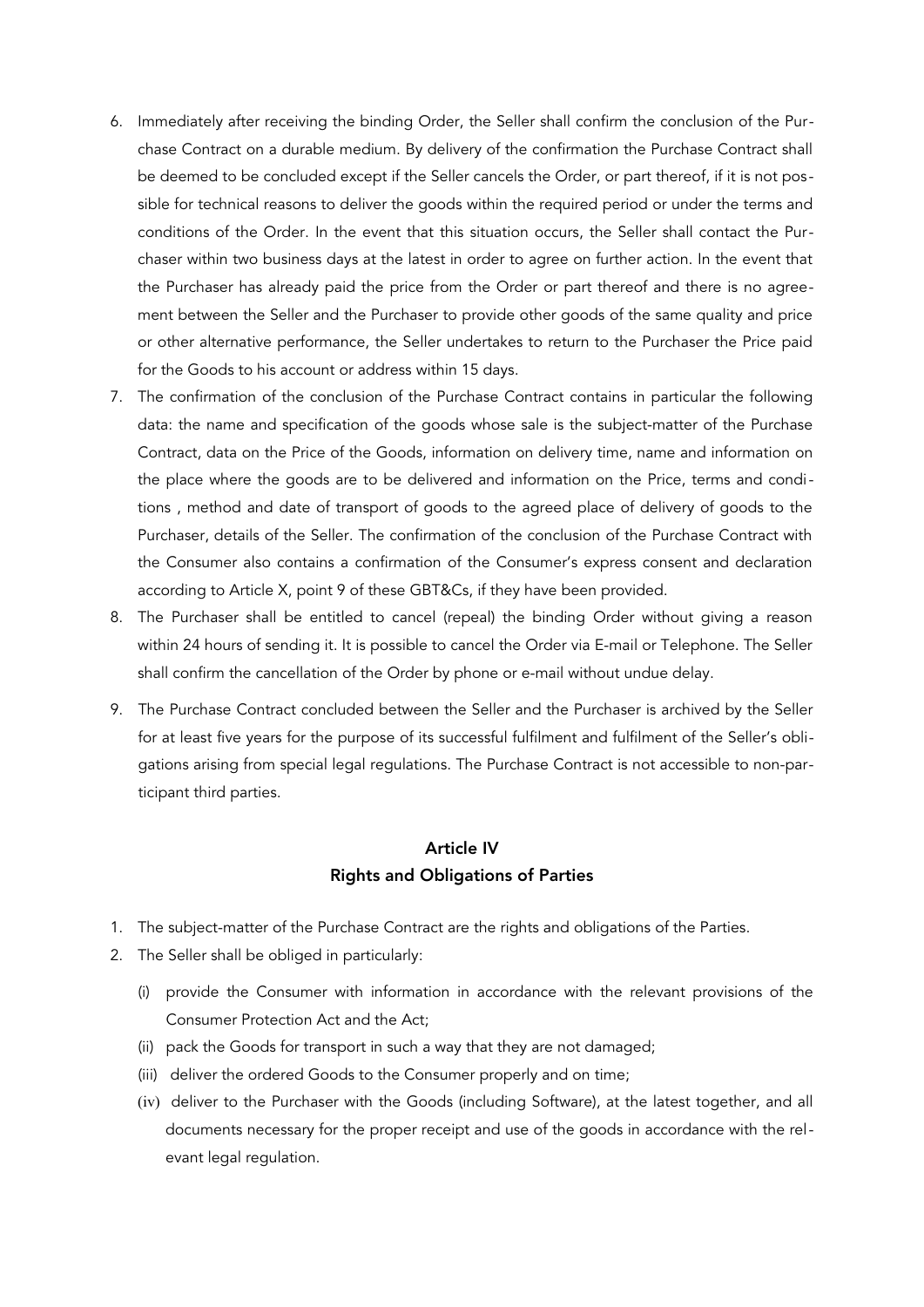- 3. The Seller has the right to pay the Purchase Price properly and on time.
- 4. The Purchaser is obliged in particular:
	- (i) take the Goods over at the place of destination in due time;
	- (ii) pay the Seller the agreed Purchase Price within the due date, including the costs of delivery of the goods, unless the Parties have agreed that the costs of delivery of the Goods shall be borne by the Seller;
	- (iii) confirm the receipt of the goods in the delivery note by his signature or the signature of the person authorized by him.
- 5. The Purchaser acknowledges that in the event of a breach of contractual obligations arising from the Purchase Contract, he is liable in accordance with Section 420 of the Civil Code for the damage caused to the Seller by such breach.
- 6. The Purchaser has the right to deliver the Goods to the Seller properly and on time.
- 7. Any disputes arising in connection with the Purchase Contract, to which these GBT&Cs are attached, shall be resolved exclusively in accordance with the valid legal regulations of the legal order of the Slovak Republic.

#### Article V Price of Goods

- 1. The Prices of individual products on the website of the e-shop: [truune.com](http://truune.com/) are up-to-date and valid. They are stated in euro, including value added tax (VAT) at the statutory rate and all other taxes.
- 2. The proof of sale, including the Price of the Goods, is the invoice, which is attached to the consignment, while also serving as a delivery note and a guarantee certificate. In the case of personal collection from the Seller, the proof of sale is the paper receipt from the cash register.
- 3. The Seller reserves the right to correct the Price of the Goods before sending the Goods, if he finds that the Goods were offered at the wrong price. In this case, he must inform the Purchaser of the correct price and he must agree to the price adjustment. In the event that the Purchaser does not agree with the price adjustment, the Seller shall proceed in accordance with the third sentence of Article III, point 6 of these GBT&Cs.

# Article VI Postage and Packing

1. Delivery of Goods by Courier or by Post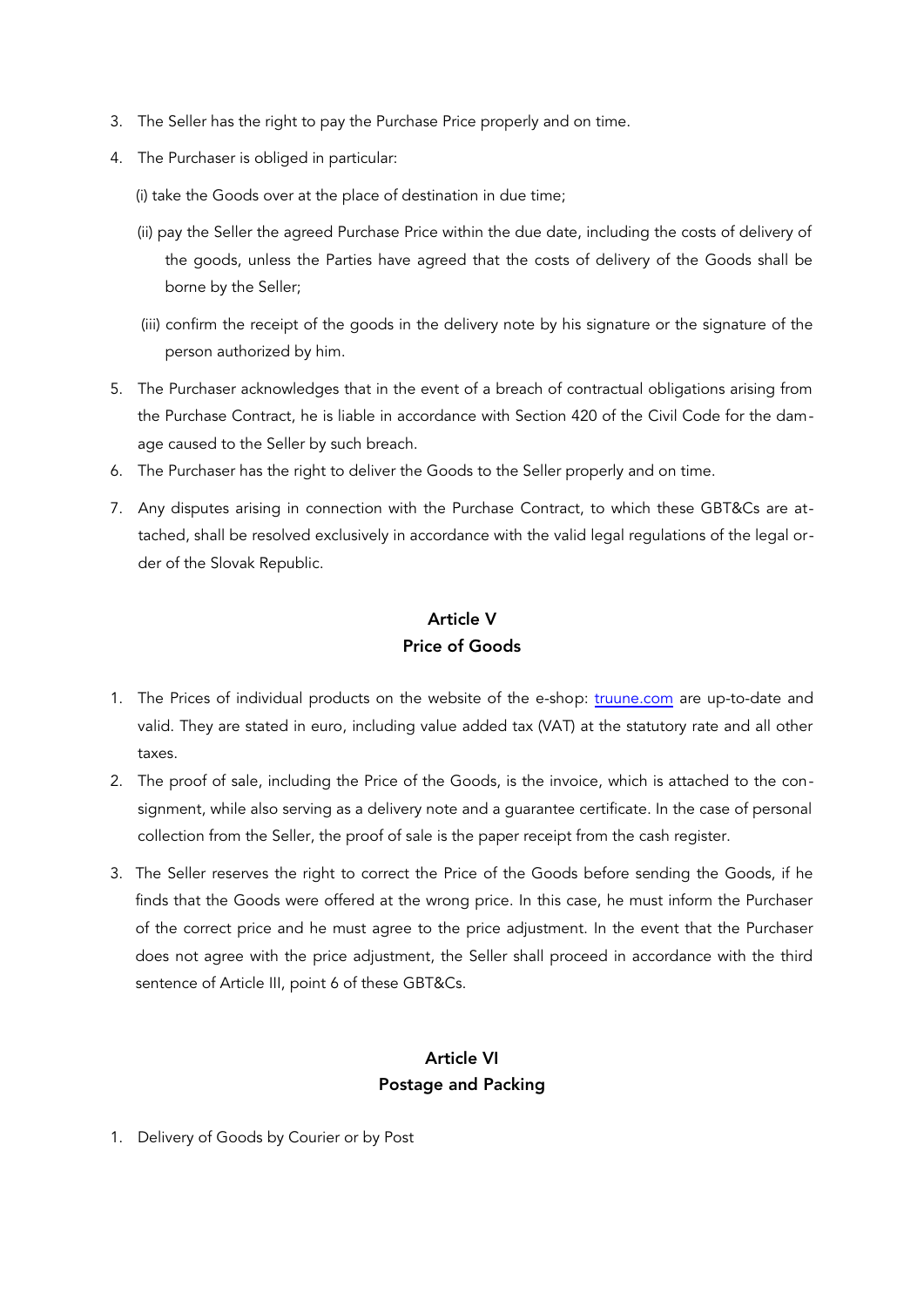The costs of delivery of Goods (within the territory of the Slovak Republic, as well as abroad) shall be calculated individually based on the weight of the Goods.

2. Personal Collection

Personal collection of Goods is possible at the Seller's premises at the address Námestie Osloboditeľov 20, 040 01 Košice. In this case, no postage is charged.

3. The Seller charges the package fees.

#### Article VII Payment Terms

- 1. The Purchaser is obliged to pay the Seller the Purchase Price agreed in the Purchase Contract, including the costs of delivery of goods.
- 2. The Seller is obliged to pay the Seller the Purchase Price agreed in the Purchase Contract within the due date; however, no later than when taking the Goods over.
- 3. The Purchaser can pay the Purchase Price in the following ways:
	- (i) by payment card (CardPay);
	- (ii) through payment gateways of internet banking;
	- (iii) by bank transfer or deposit to the Seller's bank account;
	- (iv) by cash on delivery (payment to the courier upon receipt of the Goods);
	- (v) upon receipt of the Goods from the Seller in cash, by payment card

### Article VIII Delivery Terms

- 1. The Seller undertakes to deliver the ordered Goods to the Purchaser within 60 days from the date of Order confirmation and/or payment of the invoice, if the Purchaser has chosen to pay the Purchase Price by bank transfer. The Purchase and the Seller may agree on another delivery time. If it is not possible to deliver the Goods within the specified period, the Parties shall agree to provide an additional period for performance. If the Purchaser does not agree with the additional period for delivery of the Goods, he may withdraw from the Purchase Contract and if he has already paid the Purchase Price, it shall be returned to him.
- 2. The costs of the delivery of the Goods depends on the chosen method of delivery, while the exact calculation of the delivery costs will be displayed in the Order when choosing the method of delivery.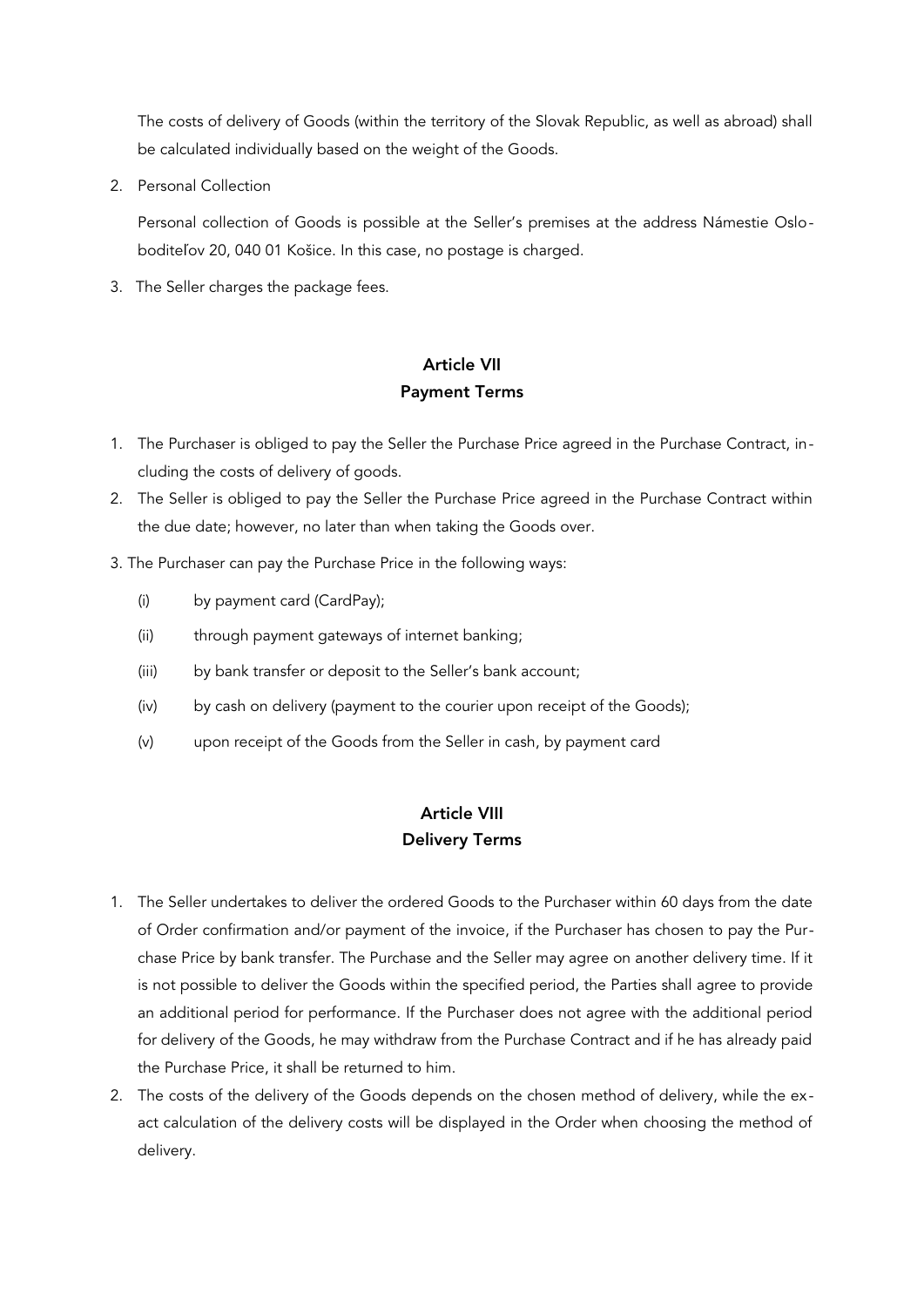- 3. The Purchaser is obliged to take the Goods over at the place specified in the Order, in person or to ensure that the Goods are taken over by a person authorized by him.
- 4. From the moment the Goods are handed over for transport to the carrier, the carrier shall be liable for any damage. For this reason, it is necessary that the Purchaser or a person authorized by him checks when taking the Goods over whether the packaging in which the Goods are packed is not damaged. In case of its damage, it is necessary to refuse to take the Goods over and write a record with the carrier or take the Goods over and write a record with the carrier (Slovak Post Office, courier) on the detected defects caused during transport. Provide for a camera system
- 5. In the event that the Purchaser discovers damage to the Goods, incompleteness of the consignment, or other defect only after the take-over of the Goods, this fact must be reported without undue delay. Incomplete or damaged consignment must be notified without undue delay by email to patricia@truune.com
- 6. In the event that the Purchaser takes the Goods over despite the obvious damage to the packaging, the Seller does not have to accept any subsequent complaints for this reason.
- 7. Upon receipt of the Goods, the Purchaser, or a person authorized by him, is obliged to sign the delivery note.
- 8. The Purchaser acknowledges that in the event of a breach of the obligation to take the Goods over properly and on time, the Seller is entitled to compensation for damage incurred in connection with this breach in accordance with Section 420 of the Civil Code. After 14 days from the day when the Purchaser was obliged to take the Goods over, the Seller is entitled to withdraw from the Purchase Contract and sell the Goods to a third party.
- 9. If, due to the Purchaser's absence at the place specified in the Purchase Contract, it is necessary to repeat the delivery of Goods, or the Seller suspects that it is a speculative Order, the Seller reserves the right to re-deliver the Goods to the Purchaser after payment of full Purchase Price and delivery costs.
- 10. In case of non-delivery of the Goods within the period according to Article VIII, point 1 of these GBT&Cs is entitled to withdraw from the Purchase Contract.
- 11. Should the Seller fail to fulfil the Purchase Contract because he is not able to deliver the ordered Goods or is not able to provide the service, he is obliged to immediately inform the Purchaser – Consumer thereof and return the Price paid for the Goods or the advance within 14 days, unless the Seller and the Purchaser agree on a substitute performance.

# Article IX Acquisition of Ownership Title and Transfer of Risk of Damage to Goods

1. The Purchaser – Entrepreneur shall acquire ownership title to the goods only upon full payment of the full Purchase Price for the Goods and the Purchaser – Consumer acquires ownership title to the Goods at the time of receipt from the Seller.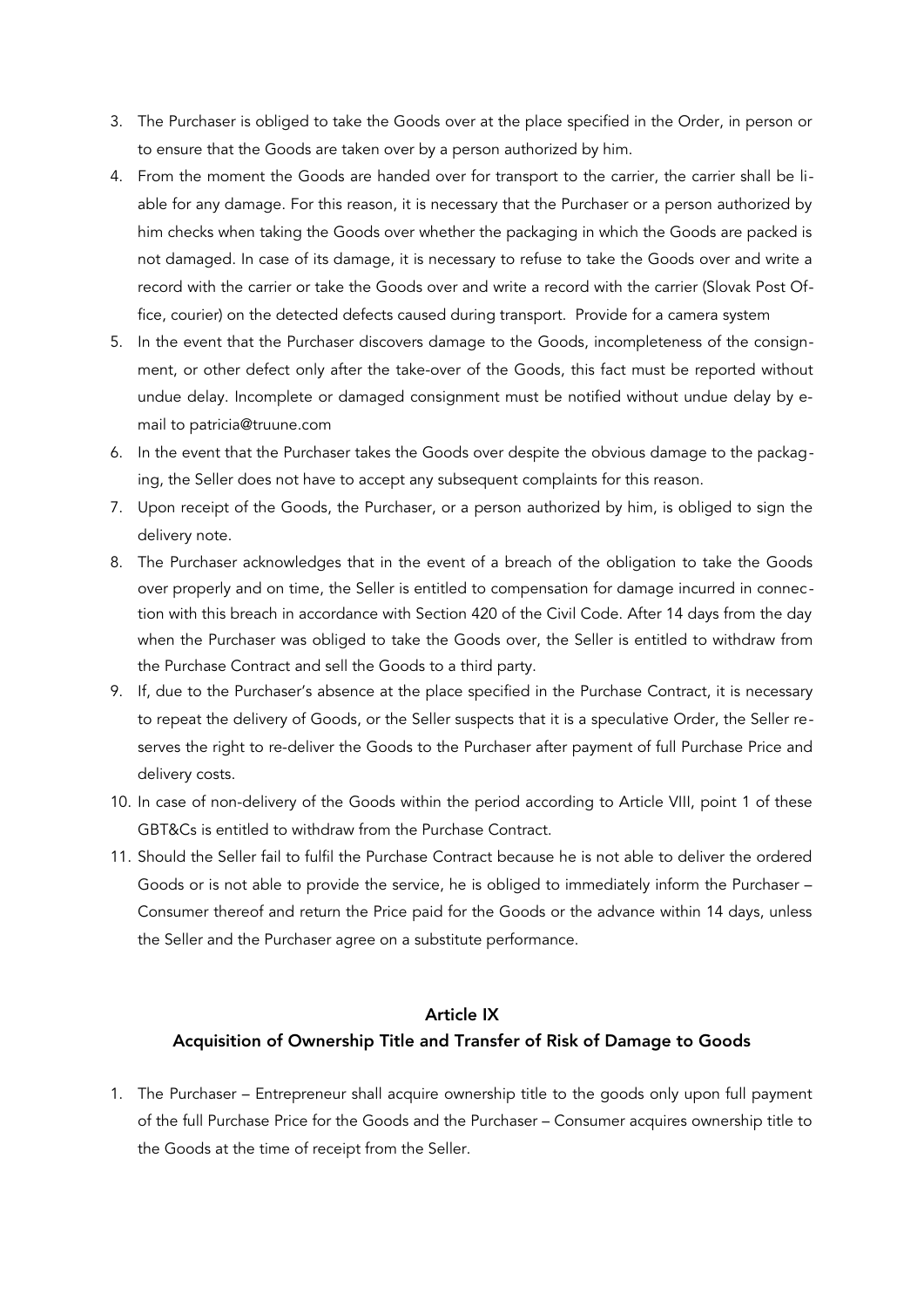2. The risk of damage to the Goods passes to the Purchaser at the time when he takes the Goods over from the Seller (or the carrier), should he fail to do so in time, at the time when the Seller allows him to dispose of the Goods and the Purchaser fails to take the Goods over.

#### Article X Withdrawal from Contract

- 1. The Seller shall be entitled to withdraw from the contract:
	- (i) if he is unable to deliver the Goods to the Purchaser properly and on time, in particular due to the sale of stocks or the unavailability of the Goods;
	- (ii) if he is not able to deliver the Goods to the Purchaser due to technical reasons, the Goods are no longer produced, delivered, the Price has changed significantly on the part of the supplier, or for other objective reasons;
	- (iii) if he has reasonable doubts about the accuracy of the data provided by the Purchaser;
	- (iv) if he has a reasonable suspicion that it is a "hacker" attack or another attack on the e-shop.
- 2. The Purchaser shall be informed by telephone or e-mail about the withdrawal from the contract, and if he has already paid the Purchase Price or part thereof, the funds shall be returned to him within 15 days to the bank account designated by him, unless otherwise agreed with the Seller.
- 3. The withdrawal from the contract by the Purchaser who is a Consumer, shall be governed by the relevant provisions of the Act.
- 4. The Purchaser Consumer shall be entitled to withdraw from the contract concluded at a distance or from the contract concluded outside the premises of the Seller within 14 days from the date of:
	- (i) taking the Goods over;
	- (ii) entering into a contract for the provision of a service;
	- (iii) entering into a contract for the provision of electronic content not supplied on a tangible medium.
- 5. The Goods shall be deemed to have been taken over by the Consumer at the moment when the Consumer or a third party designated by him, with the exception of the carrier, takes over all parts of the ordered Goods or if:
	- (i) the Goods ordered by Consumer in one Order are delivered separately, at the moment of taking over the Goods which were delivered last;
	- (ii) the Goods consisting of several parts or pieces are delivered, at the moment of taking over the last part or the last piece;
	- (iii) the Goods are delivered repeatedly during a specified period, at the moment of taking over the first delivered Goods.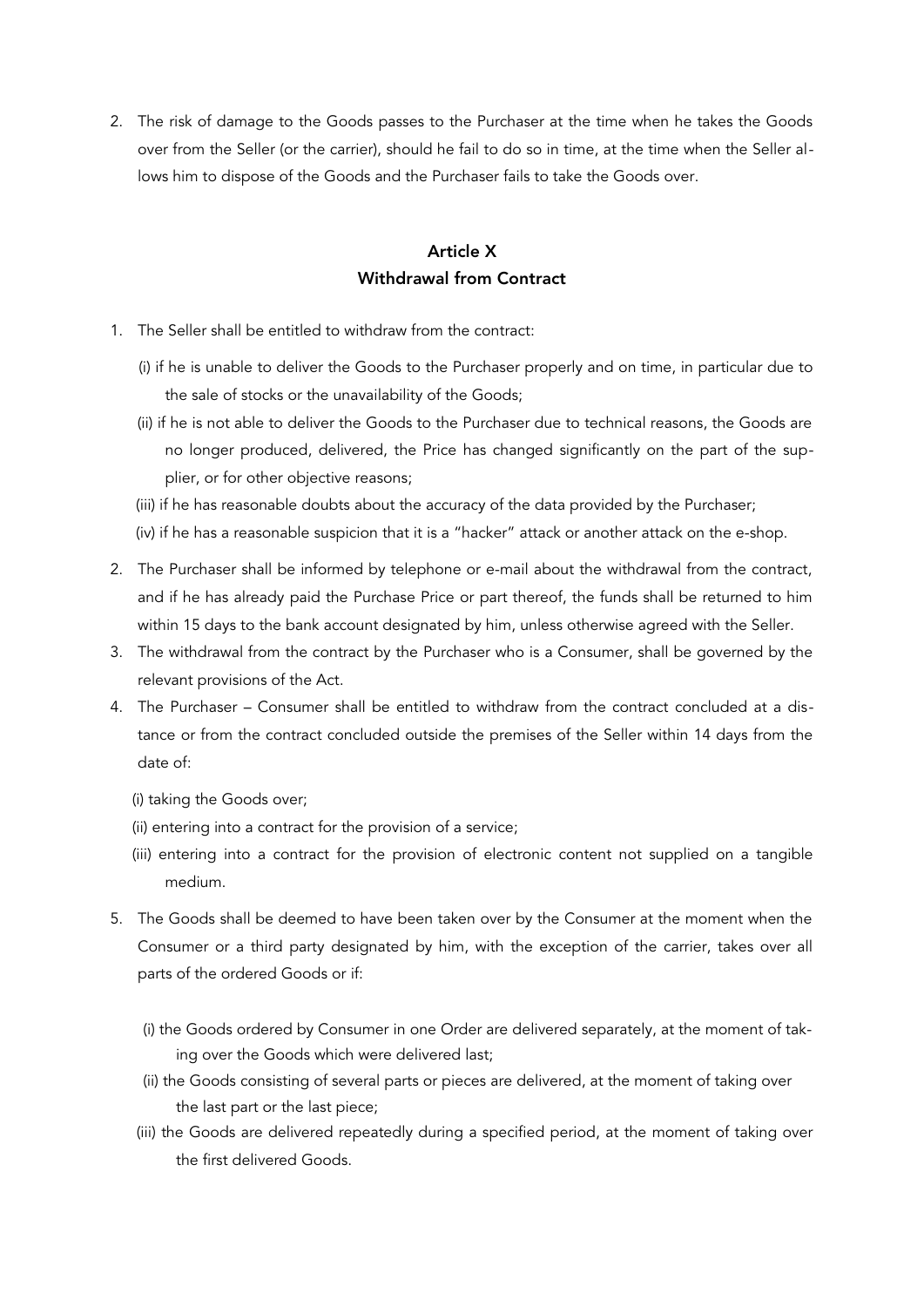- 6. The Consumer may withdraw from the contract, the subject-matter of which is the delivery of Goods, even before the expiry of the period for withdrawal from the contract.
- 7. The Consumer may not withdraw from the contract the subject-matter of which is:
	- (i) the provision of the service, if the provision of the service began with the express consent of the Consumer and the Consumer has stated that he has been duly informed that, by giving his consent, he loses the right to withdraw from the contract after the full provision of the service and if the full provision of the service has taken place;
	- (ii) the sale of Goods or the provision of services, the Price of which depends on price movements on the financial market which cannot be influenced by the Seller and which may occur during the period for withdrawal from the contract;
	- (iii) the sale of Goods made to the Consumer's specific requirements, Goods made to the Consumer's specifications or Goods intended specifically for one consumer;
	- (iv) the sale of Goods which are liable to deteriorate or expire rapidly;
	- (v) the sale of Goods enclosed in protective packaging which cannot be returned due to health or hygiene reasons and whose protective packaging has been broken after delivery;
	- (vi) the sale of Goods which, because of their nature, may, after delivery, be inseparably mixed with other Goods;
	- (vii) performance of urgent repairs or maintenance requested has explicitly by the Consumer from the Seller; this does not apply to service contracts and contracts having as their subject-matter the sale of goods other than spare parts needed for repair or maintenance, provided that they were concluded during the Seller's visit to the Consumer and the Consumer has not ordered those services or Goods in advance;
	- (viii) the sale of sound recordings, video recordings, audio-visual recordings or computer software sold in protective packaging, if the Consumer has unpacked that packaging;
	- (ix) the provision of electronic content other than on a tangible medium, if its provision began with the express consent of the Consumer and the Consumer has stated that he has been duly informed that by expressing such consent he loses the right to withdraw from the contract.
- 8. In accordance with this Article X, point 7 (viii) of these GBT&Cs, the Consumer is not entitled to withdraw from the contract, the subject-matter of which is the purchase of Goods, an integral part of which is computer software (or sound recording, video recording or audio-visual recording) provided by the Seller, provided that the provision has begun with the express consent of the Consumer and the Consumer has stated that he has been duly informed that, by giving his consent, he shall lose his right to withdraw from the contract.
- 9. By binding order of Goods, an integral part of which is computer software (or sound recording, video recording or audio-visual recording) provided by the Seller, the Consumer expressly consents to start providing computer software and declares that he has been duly informed that by expressing this consent he loses the right to withdraw from the contract.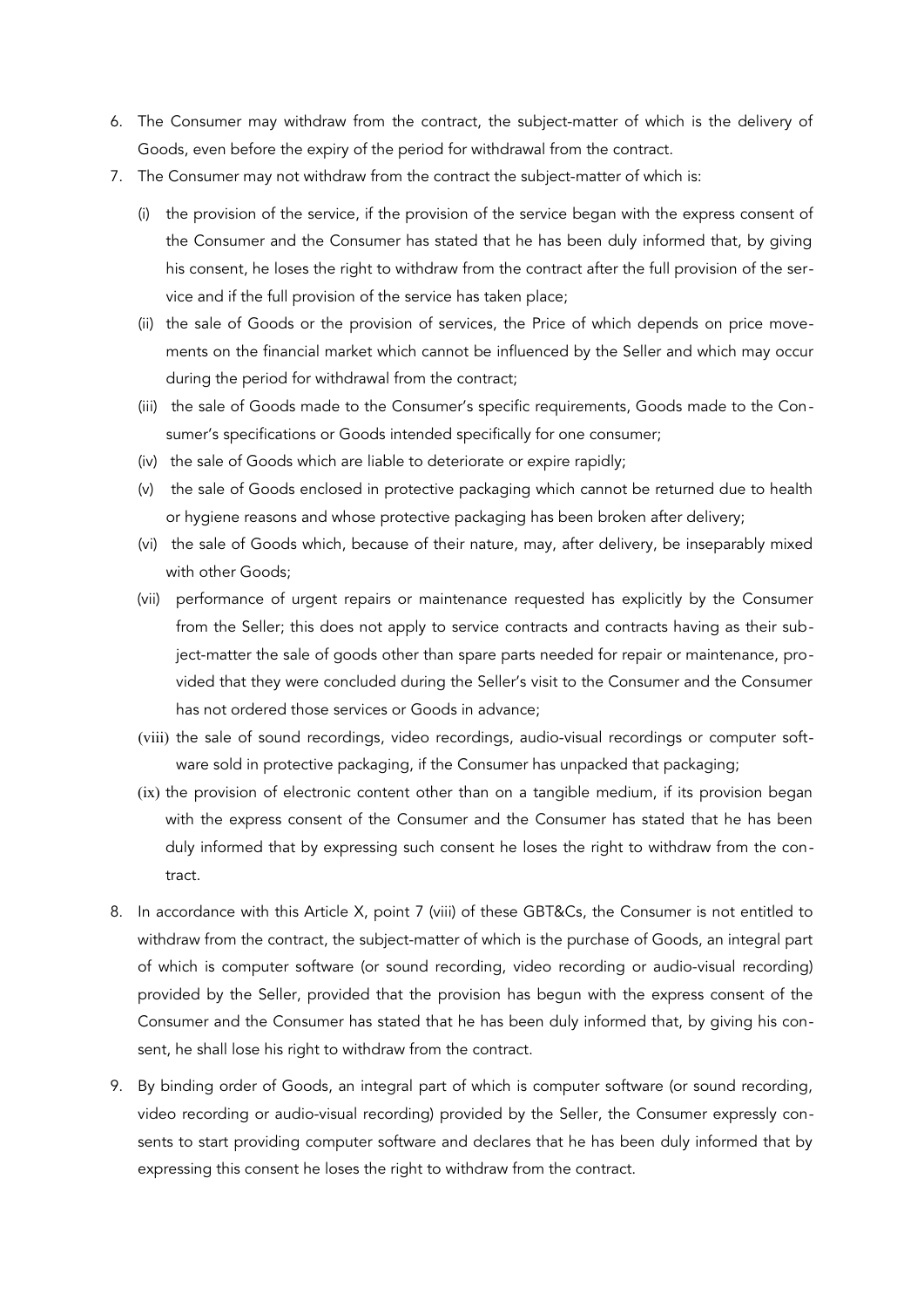- 10. The Consumer may exercise the right to withdraw from the contract with the Seller in person, in paper form or in the form of a record on another durable medium. The consumer can use [the](https://www.istores.sk/inc/Dokumenty/Odstupenie-od-zmluvy-formular.zip) [withdrawal form.](https://www.istores.sk/inc/Dokumenty/Odstupenie-od-zmluvy-formular.zip)
- 11. The legal act leading to the withdrawal from the contract can be handed over in person to the Seller or sent in paper form to the address:

ESKADA, s.r.o.

Námestie Osloboditeľov 20, 040 01 Košice, Slovenská republika

or by email to patricia@truune.com.

- 12. The period for withdrawal from the contract is considered to be maintained if the notice of withdrawal from the contract was sent to the Seller no later than the last day of the specified period.
- 13. The Consumer shall be obliged, no later than within 14 days from the date of withdrawal from the contract, send the Goods back or hand the Goods over to the Seller or to a person authorised by the Seller to receive the Goods. This does not apply if the Seller suggests to collect the Goods personally or through its authorized person. The period for withdrawal from the contract is considered to be maintained if the notice of withdrawal from the contract was sent to the Seller no later than the last day of the period. The consumer shall send the Goods or hand them over in person to the Seller at the following address:

ESKADA, s.r.o.

Námestie Osloboditeľov 20, 040 01 Košice, Slovenská republika

- 14. At the withdrawal from the contract, the Consumer shall bear the costs of returning the Goods to the Seller or to a person authorised by the Seller to receive the Goods.
- 15. The Seller shall be obliged, without undue delay; however, no later than with 14 days from the delivery date of the notice of withdrawal from the contract, to return to the Consumer all payments received from the Consumer under the Contract or in connection therewith, including the costs of transport, delivery and postage and other costs and fees.
- 16. The Seller is obliged to return the said payments to the Consumer in the same way as the Consumer used when making his payment. This is without prejudice to the Consumer's right to agree with the Seller on another method of payment if no additional fees are charged to the Consumer.
- 17. The Parties may agree that instead of refunding the Purchase Price, the Seller will exchange the returned Goods for other Goods from the Offer in the corresponding value.
- 18. Upon withdrawal from the contract, the subject-matter of which is the sale of Goods, the Seller is not obliged to return payments to the Consumer before the Goods are delivered to him or until the Consumer proves that the Goods have been sent back to the Seller, unless the Seller proposes to pick up the Goods in person or through a person authorized by him.
- 19. The Seller shall not be obliged to pay any additional costs to the Consumer if the Consumer has expressly opted for a different delivery method than the least expensive usual method of delivery offered by the Seller. Additional costs shall mean the difference between the costs of delivery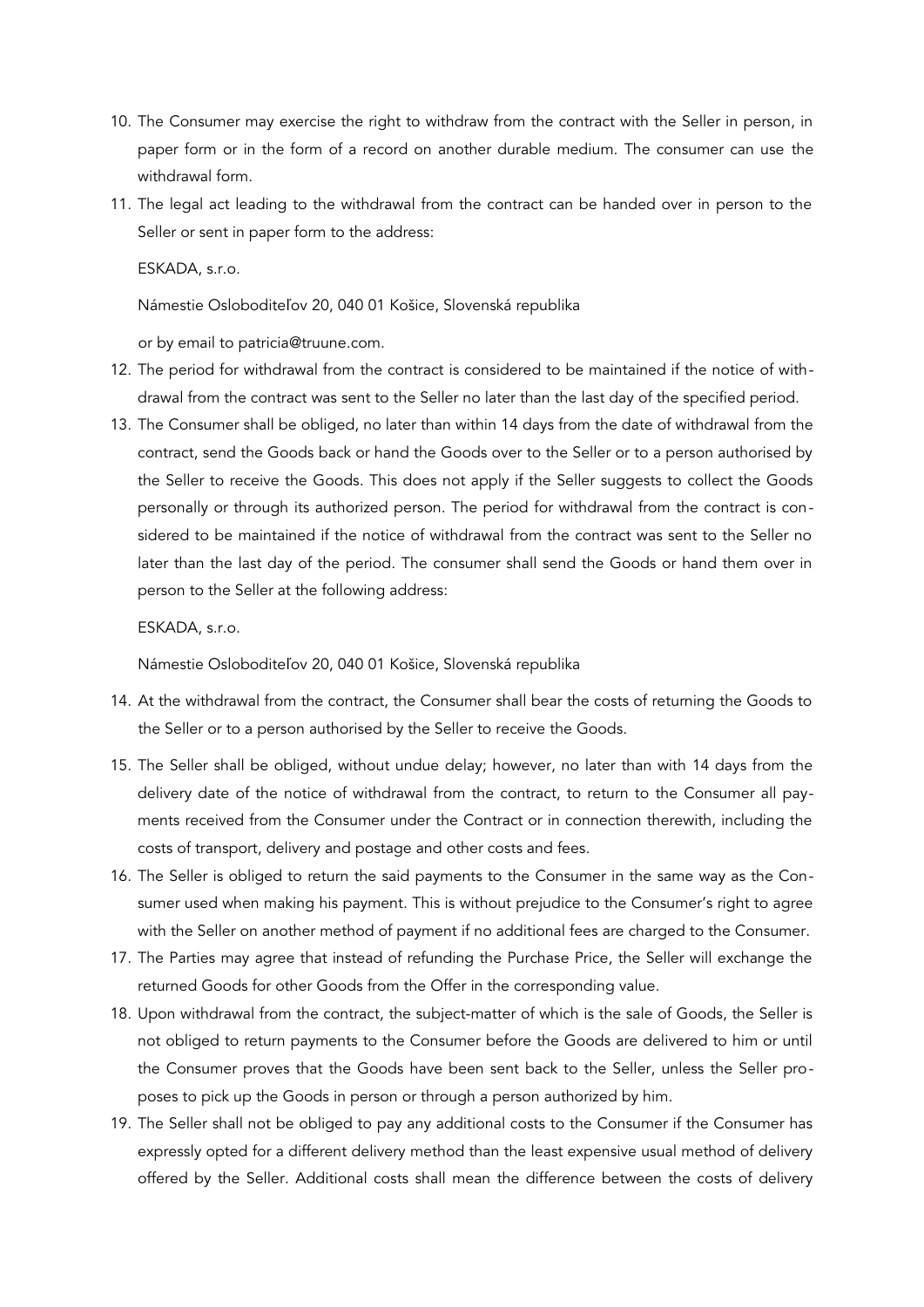chosen by the Consumer and the costs of the cheapest usual method of delivery offered by the Seller.

- 20. In the event of withdrawal from the contract, the Consumer shall bear the costs of returning the Goods to the Seller or a person authorized by the Seller to take the Goods over and, in the event of withdrawal from a distance contract, the costs of returning the Goods, which due to their nature cannot be returned by post.
- 21. In the event of withdrawal from the contract, the Consumer shall be liable for any diminished value of the Goods which arose as a result of such handling of the Goods, which is beyond the handling necessary to determine the properties and functionality of the Goods.
- 22. The Seller recommends that the Purchaser should insure the goods that are the subject of the return. The risk of damage to the Goods, which is the subject of return, shall be borne by the Purchaser until the moment the goods are taken over by the Seller.
- 23. Should the Purchaser fail to deliver a notice of withdrawal with the Goods at the latest, the Seller will invite him by phone or e-mail to complete the missing data or attach the missing required documents. Should the Consumer fail to submit a notice of withdrawal from the contract or complete the missing data within the additional period, the Seller reserves the right not to proceed with the return and the Goods will be returned to the Purchaser to the address specified in the Order.
- 24. The Seller reserves the right not to accept the Goods sent by the Purchaser by post with cash on delivery.
- 25. If gifts are provided with the goods, the Purchaser acknowledges that the contract of gift concluded between the Parties is bound by this Purchase Contract. In the event that the Purchaser exercises the right to withdraw from the Purchase Contract, the contract of gift expires and the Purchaser is obliged to return the gifts concerned provided together with the returned Goods.
- 26. Withdrawal from the contract by the Purchaser Entrepreneur shall be governed by the relevant provisions of the Commercial Code.

#### Article XI Seller's Liability for Defects

- 1. The legal regulation of the Seller's liability for defects in relation to the Purchaser, who is a Consumer, shall be governed by Section 620 et seq. of the Civil Code.
- 2. The Seller is responsible for the defects of the sold item when taken over by the Purchaser. The Seller shall be responsible for the defects of the sold item when taken over by the Purchaser. For items sold at a lower Price, the Seller shall not be liable for the defect for which the lower Price was negotiated.
- 3. If the items are not perishable or used, the Seller is liable for defects that occur after taking over the item during the guarantee period (guarantee).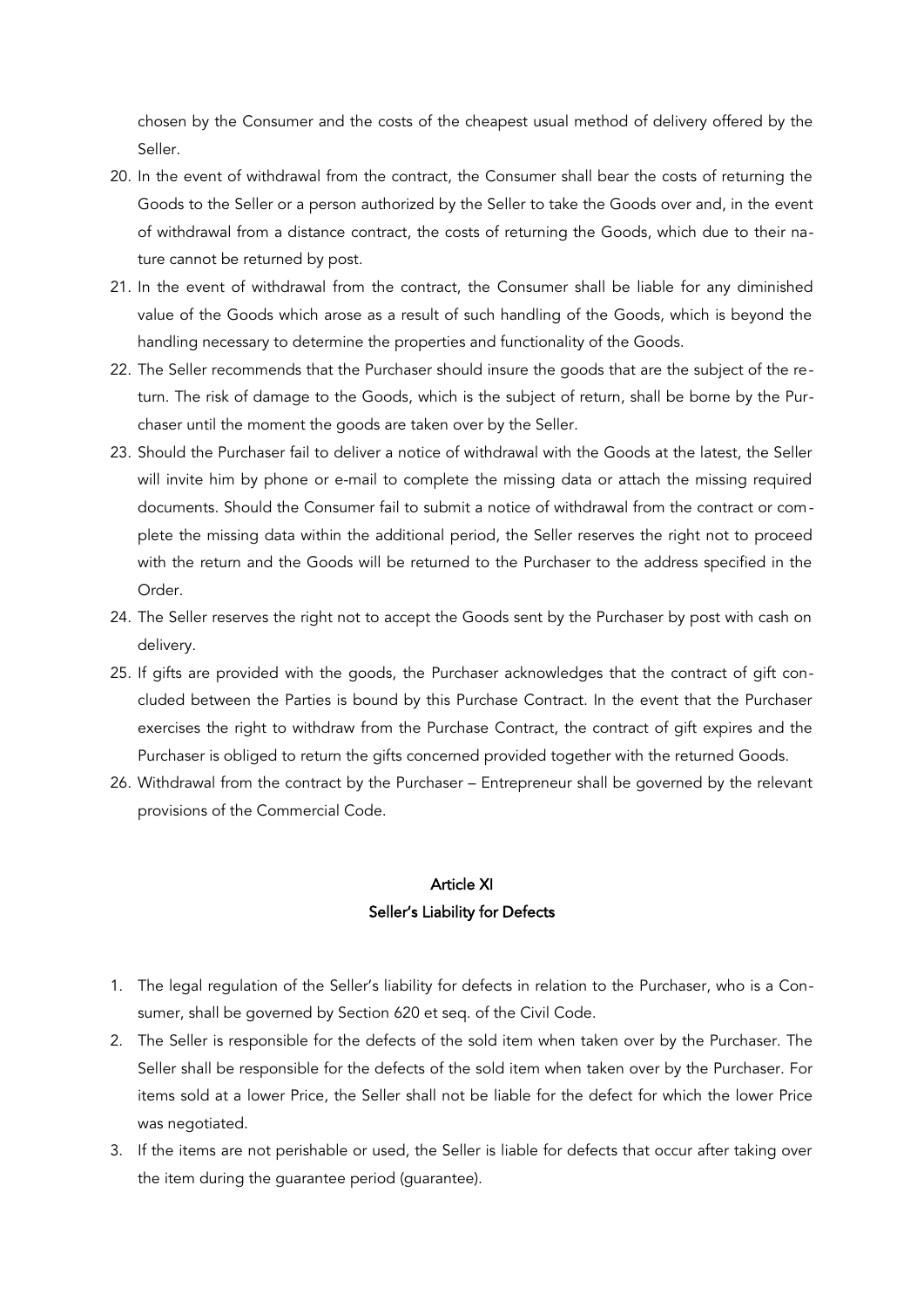- 4. The guarantee period shall be 24 months. If the time limit for the use is marked on the item that is being sold, its packaging or the instructions attached to it, the warranty period does not end before the expiry of this period.
- 5. In the event that the Purchaser is an entrepreneur, the Parties in accordance with Section 429 (2) of the Commercial Code agreed on a guarantee period of 12 months.
- 6. At the request of the Purchaser, the Seller is obliged to provide a guarantee in writing (guarantee certificate). If the nature of the matter allows it, it is sufficient to issue a proof of purchase instead of a guarantee certificate.
- 7. The guarantee certificate contains the name of the Seller (name and surname, business name or name of the Seller, his registered office or place of business), the content of the guarantee, its extent and terms and conditions, the length of the warranty period and the data necessary to claim the guarantee. If the guarantee certificate does not contain all the requisites, this does not invalidate the guarantee.
- 8. The guarantee certificate is a proof of purchase an invoice, which also serves as a delivery note.
- 9. The guarantee period shall begin to run from the acceptance of the item by the Purchaser.
- 10. The guarantee does not cover normal wear and tear, mechanical damage, etc.

## Article XII Seller's liability for Defects in relation to Purchaser – Entrepreneur

- 1. The Seller is responsible for defects in the goods in accordance with the provisions of these GBT&Cs. The provisions of Section 422 to Section 441 of the Commercial Code shall not apply, unless otherwise stated in these GBT&Cs.
- 2. The Goods delivered by the Seller to the Purchaser Entrepreneur have defects if at the time of delivery to the Purchaser – Entrepreneur does not meet the parameters of quantity, quality and design, which were specified and agreed by the Parties in the Purchase Contract.
- 3. The Seller is liable for defects in the delivered Goods, which the delivered Goods have at the time of the transfer of the risk of damage to the Goods to the Purchaser – Entrepreneur according to Article IX, point 2 of these GBT&Cs.
- 4. The Purchaser Entrepreneur is entitled to exercise his rights under the liability of the Seller for defects in the delivered Goods, by a written notice of defects in the form of a complaint form.
- 5. In the event of a complaint, the Purchaser Entrepreneur is obliged to state in the complaint form at least the following data:
	- (i) identification of the Goods which have defects;
	- (ii) detailed description of the claimed defect of the Goods;
	- (iii) contact the person responsible for taking the Goods over after settlement the com plaint.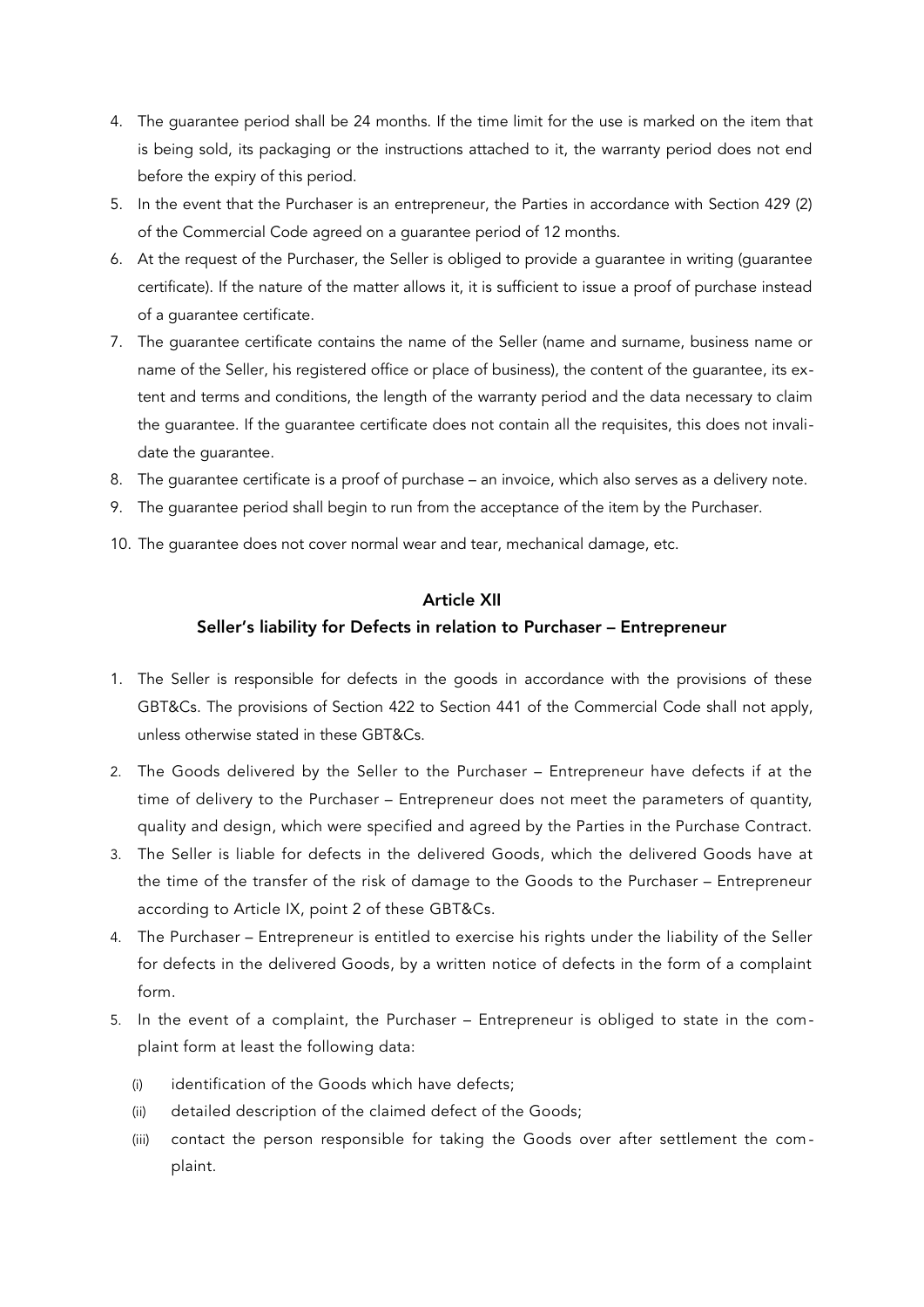- 6. In the event that the complaint form does not contain all the required data in accordance with point 5 of this Article of the GBT&Cs above, the Seller will request the Purchaser – Entrepreneur to complete the complaint form. For the purposes of proper identification of the defect of the Goods, the Seller is also entitled to request additional information beyond the scope of point 5 of this Article of the GBT&Cs.
- 7. The Purchaser Entrepreneur is obliged to notify the Seller of obvious defects of the Goods and to assert claims from liability for defects of the Goods in writing without undue delay after the transfer of the risk of damage to the Goods to the Purchaser – Entrepreneur. The Purchaser – Entrepreneur is obliged to notify the Seller of defects in the Goods in writing on the day following the day on which the Purchaser discovered the defects in the Goods; however, no later than within three business days from the date on which the Purchaser discovered the defects in the Goods. In the event of non-fulfilment of the obligations of the Purchaser – Entrepreneur stated in this point above, the claims of the Purchaser – Entrepreneur against the Seller from liability for defects of the goods shall expire. For the avoidance of doubt, a latent defect of the Goods means a defect of the Goods which existed at the time when the risk of damage to the Goods passed to the Purchaser but did not become apparent until the risk of damage in the Goods had passed to the Purchaser.
- 8. The Seller shall, without undue delay after receiving the complaint form, inspect (for this purpose the Purchaser – Entrepreneur is obliged to provide the Seller with cooperation) of the claimed defect of the goods, for the purpose of finding out further procedure and writing a complaint protocol on the defect of the Goods containing:
	- (i) description of the defect of the Goods;
	- (ii) the date of exercise of the Purchaser's right arising from the Seller's liability for defects of the Goods; and
	- (iii) further procedure (i.e., stating whether the complaint from the Purchaser Entrepreneur was accepted by the Seller of the Goods or not).
- 9. In the case of acceptance of a complaint for a defect by the Seller, the Purchaser Entrepreneur is entitled to free removal of the defect of the Goods claimed by the Purchaser – Entrepreneur or to a reasonable discount on the Purchase Price of the Goods, according to the Seller's decision.
- 10. The Seller is obliged to handle a claim for a defect in the Goods within 90 days from the date of inspection of the defect in the Goods in accordance with point 8 of this Article of the GBT&Cs.
- 11. After settling the complaint according to point 9 of this Article of the GBT&Cs, the Seller shall indicate in the complaint protocol on the defect of the Goods, the method and date of settling the complaint, a photocopy of which signed by the Purchaser – Entrepreneur shall be handed over to the Purchaser – Entrepreneur. By signing the said complaint protocol, the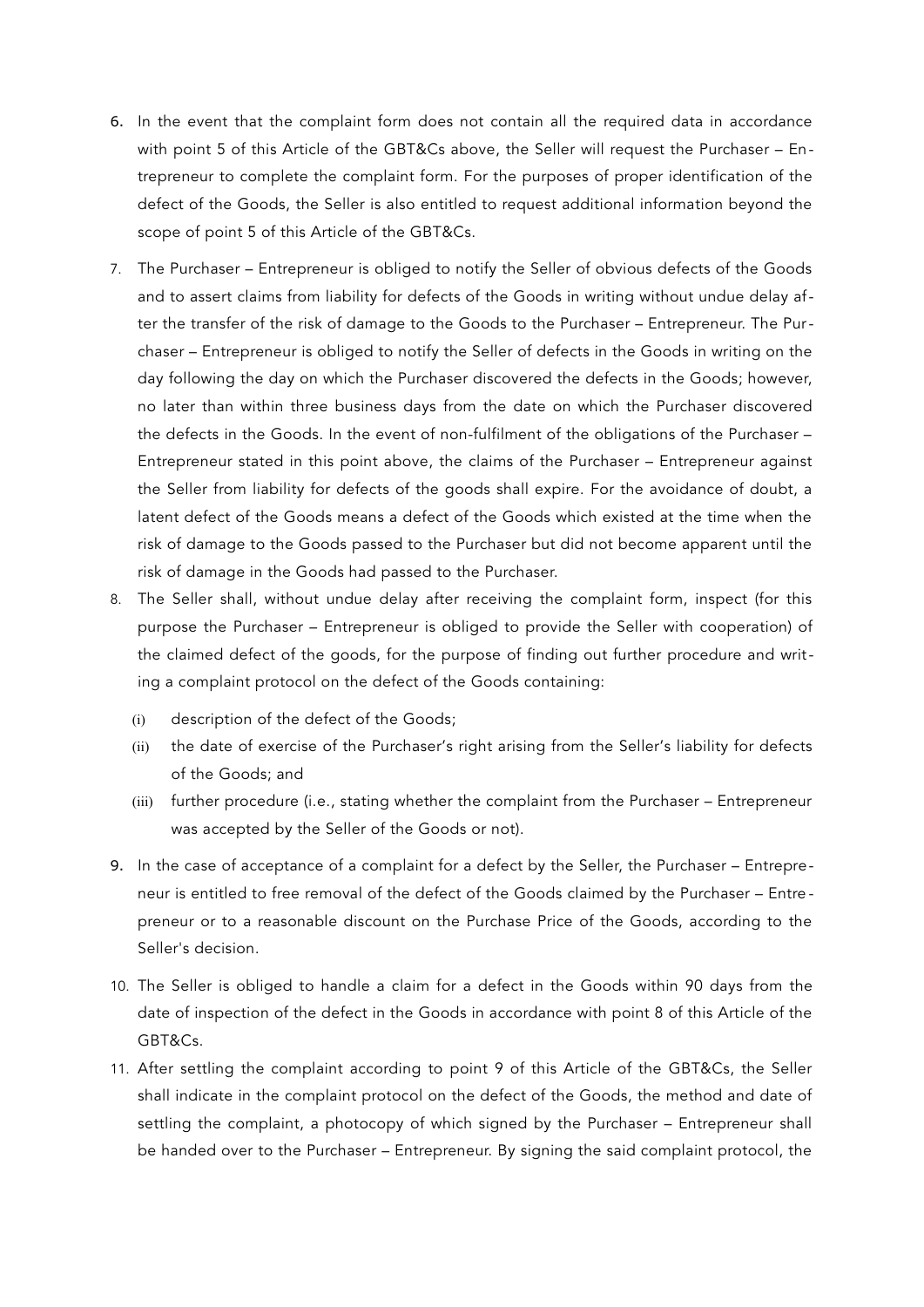rights of the Purchaser – Entrepreneur under the responsibility of the Seller for defects of the Goods are considered satisfied.

12. The Purchaser – Entrepreneur is not entitled to reimbursement of any costs incurred in connection with the exercise of his rights from the Seller's liability for defects of the Goods.

#### Article XIII Complaint Conditions

1. The conditions of the complaint in relation to the Consumer are governed by the relevant provisions of the Complaint Procedure accepted by the Purchaser and published on the website www.truune.com.

#### Article XIV Term of Agreement

1. The Purchase Contract is concluded for a definite period of time, until the proper fulfilment of the obligations of both Parties arising from the Purchase Contract and the GBT&Cs, which form an integral part hereof.

# Article XV Personal Data Protection

- 2. The Seller is obliged to comply with Regulation (EU) 2016/679 of the European Parliament and of the Council on the protection of individuals with regard to the processing of personal data and on the free movement of such data, which repeals Directive 95/46/EC (General Data Protection Regulation) (GDPR) and Act No 18/2018 Coll., on Personal Data Protection and on Amendments to Certain Other Acts, as amended (hereinafter referred to as the "Personal Data Protection Act").
- 3. By concluding the Purchase Contract, the Purchaser acknowledges that the Seller processes his personal data mainly to the extent and on the basis of relevant legal regulations relating to the conclusion of the Purchase Contract and for the purpose of fulfilling the subject-matter of this Purchase Contract by the Parties and in order to ensure the fulfilment of the mutual obligations of the Parties under this Purchase Contract, without the need for special consent to the processing of personal data by the Purchaser.
- 4. By concluding the Purchase Contract, the Purchaser confirms that the data provided by him and/or provided to the Seller in any other way are true and declares that as the data subject he was informed of his rights as a data subject within the meaning of GDPR and the Personal Data Protection Act and that he was informed about the terms and conditions of the per-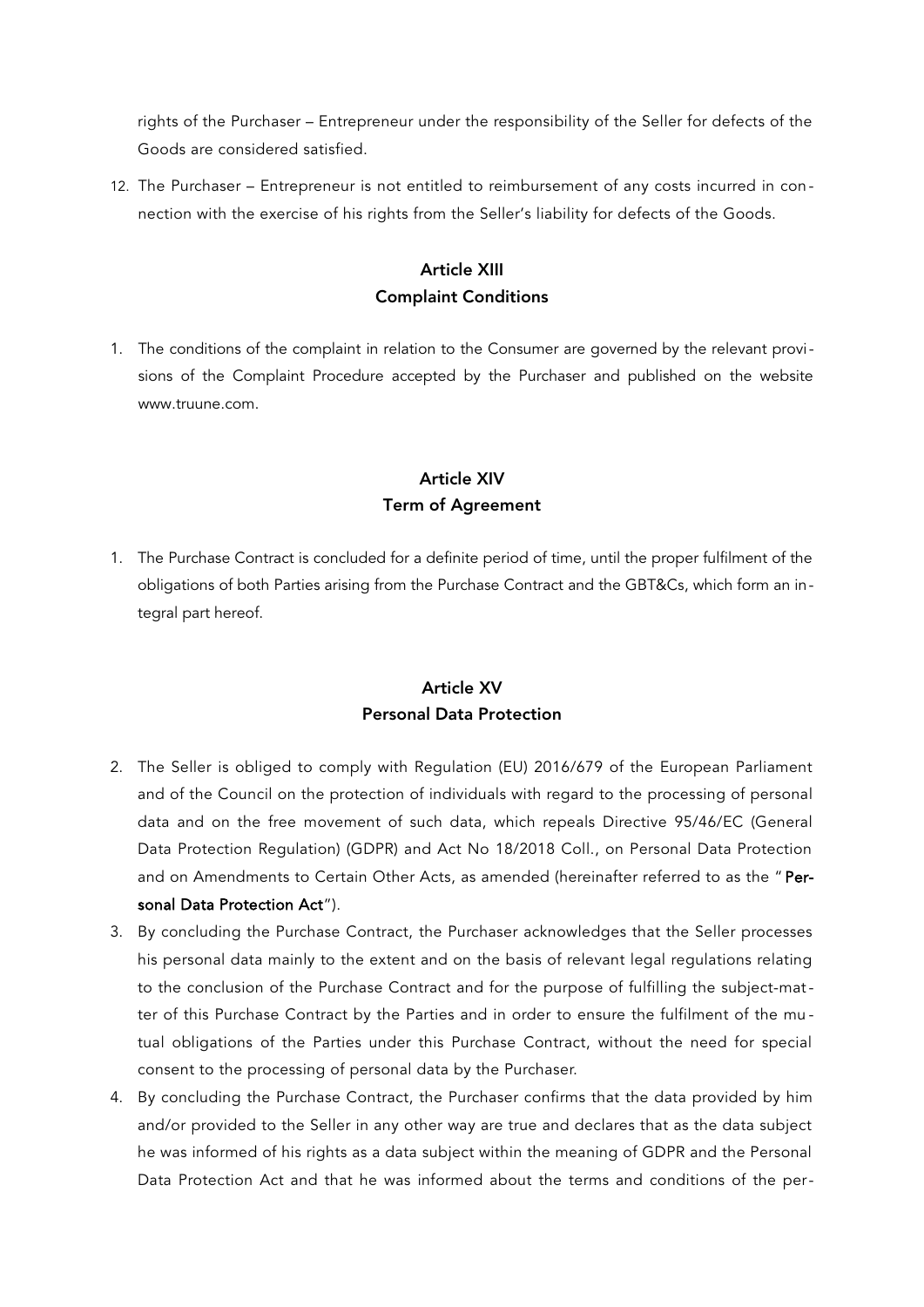sonal data processing by the Seller as an operator, the obligations of the Seller as an operator, as well as other information related to the processing of his personal data by the Seller as an operator, to the extent available to the Purchaser on www.stark.audio, as the Purchaser has read the information carefully before concluding the Purchase Contract.

5. The Purchaser is entitled to send any questions related to the processing of personal data in writing to the address of the Seller specified in Article II, point 1 of these GBT&Cs or to the e-mail address info@stark.audio.

#### Article XVI Information on Alternative Dispute Resolution

- 1. The Consumer shall be entitled to contact the Seller with a request for remedy at the email address info@stark.audio if the Consumer is not satisfied with the way in which the Seller handled the Consumer's complaint or if the Purchaser believes that the Seller has violated his rights. If the Seller rejects this objection of the Purchaser or does not respond to it within 30 days of its dis patch, the Consumer shall be entitled to file a motion to initiate alternative dispute resolution to an alternative dispute resolution entity ("ADR Entity") in accordance with the Alternative Dispute Resolution Act. ADR entities are bodies and authorized legal entities pursuant to Section 3 of the Alternative Dispute Resolution Act, the list of which is maintained by the relevant state authority [\(https://www.mhsr.sk/obchod/ochrana-spotrebitela/alternativne-riesenie-spotrebitelskych-sporov-](https://www.mhsr.sk/obchod/ochrana-spotrebitela/alternativne-riesenie-spotrebitelskych-sporov-1/zoznam-subjektov-alternativneho-riesenia-spotrebitelskych-sporov-1)[1/zoznam-subjektov-alternativneho-riesenia-spotrebitelskych-sporov-1](https://www.mhsr.sk/obchod/ochrana-spotrebitela/alternativne-riesenie-spotrebitelskych-sporov-1/zoznam-subjektov-alternativneho-riesenia-spotrebitelskych-sporov-1)). The motion may be submitted by the Consumer pursuant to Section 12 of the Alternative Dispute Resolution Act.
- 2. The Consumer can also file a complaint through the RSO Alternative Dispute Resolution platform, which is available on-line at [https://ec.europa.eu/consumers/odr/main/?](https://ec.europa.eu/consumers/odr/main/?event=main.home2.show&lng=SK) [event=main.home2.show&lng=SK](https://ec.europa.eu/consumers/odr/main/?event=main.home2.show&lng=SK).
- 3. Alternative dispute resolution can only be used by the Consumer a natural person who does not act within the scope of his business activity, employment or profession when concluding and fulfilling a Consumer Contract. Alternative dispute resolution only concerns a dispute between a consumer and a Seller arising out of or in connection with a Consumer Contract. Alternative dispute resolution only applies to distance contracts. Alternative dispute resolution does not apply to disputes where the value of the dispute does not exceed EUR 20. The ADR Entity may require the consumer to pay a fee for initiating ADR up to a maximum of EUR 5 including VAT.

### Article XVII Final Provisions

1. The contact details of the Seller and the Supervisory Authority are given in Article II, point 1 of these GBT&Cs.